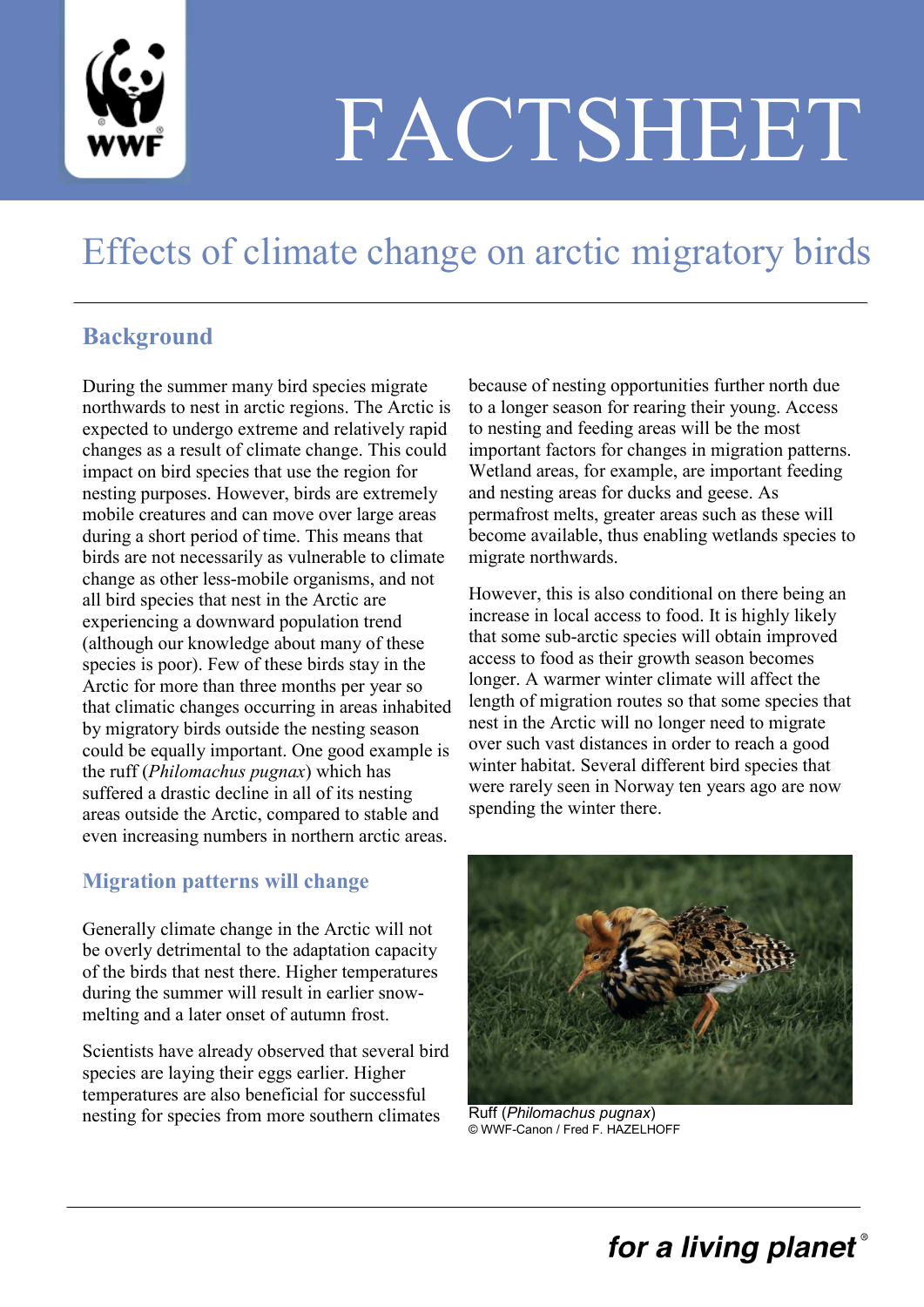For those species that nest in the northern parts of the Arctic, the situation is more dramatic. Scientists estimate that between 39% and 57% of tundra habitats will disappear by the end of the century. It is thought that 76% of the areas inhabited by the tundra bean goose (*Anser fabilis*) will be affected by changes in vegetation.

#### **New challenges**

One problem for bird species that traditionally nest in the Arctic is that other species that normally nest further south are now moving northwards. These species could become competitors for the same nesting sites and the same food. New species migrating to the Arctic as a result of climate change could import new diseases and parasites that would threaten indigenous species. Even though the growth season in the Arctic will be extended, an anticipated increase in cloud formation and precipitation could have a detrimental effect. Increased rainfall could also result in increased mortality rates among vulnerable young birds.

However, the most serious consequences of climate change on migratory birds will almost certainly occur in non-arctic areas. Successful nesting is dependent on the physical condition of the birds when they arrive at their nesting sites. Weather conditions and access to food at their stop-over sites will therefore be important. Stopover sites along the coast are under threat of disappearing due to rising sea levels. An increased frequency of drought could threaten similar inland areas.

#### **Consequences for sea birds**

Some of the largest sea bird populations in the world are found in the Arctic. Over 60 different bird species inhabit this area and 40 of these nest there. It is likely that sea birds like the ivory gull (*Pagophila eburnea*) and the little auk (A*lle alle*) will suffer from a reduction in the sea ice and subsequent changes in the environment in which they live. The ivory gull has an intimate relationship with the sea ice throughout its life; it nests on precipitous, stony cliffs and flies to the ice edge to obtain food.

However, the distance between its nesting areas and the sea ice is increasing as the latter retreats. Scientists have already observed huge reductions in ivory gull populations. In Canada, the ivory gull population has decreased by as much as 90% during the last 20 years.



Ivory gull (*Pagophila eburnea*) © WWF-Canon / Peter PROKOSCH

Many bird species are vulnerable to changes in the fish and crustacean populations (the birds' food source). It will be particularly difficult for the bird species that have become specialised to eat just one type of food. This applies to the little auk that specialises in eating copepoda. If its access to this food disappears, then the conditions necessary for the survival of this species will also disappear. On the other hand, species that are hunting generalists, such as the glaucous gull (*Larus hyperboreus*), are able to switch to alternative sources of food and have a greater chance of survival if one or several of their food sources disappear.



Common guillemot (*Uria aalge*)

© WWF-Canon / Kevin **SCHAFER**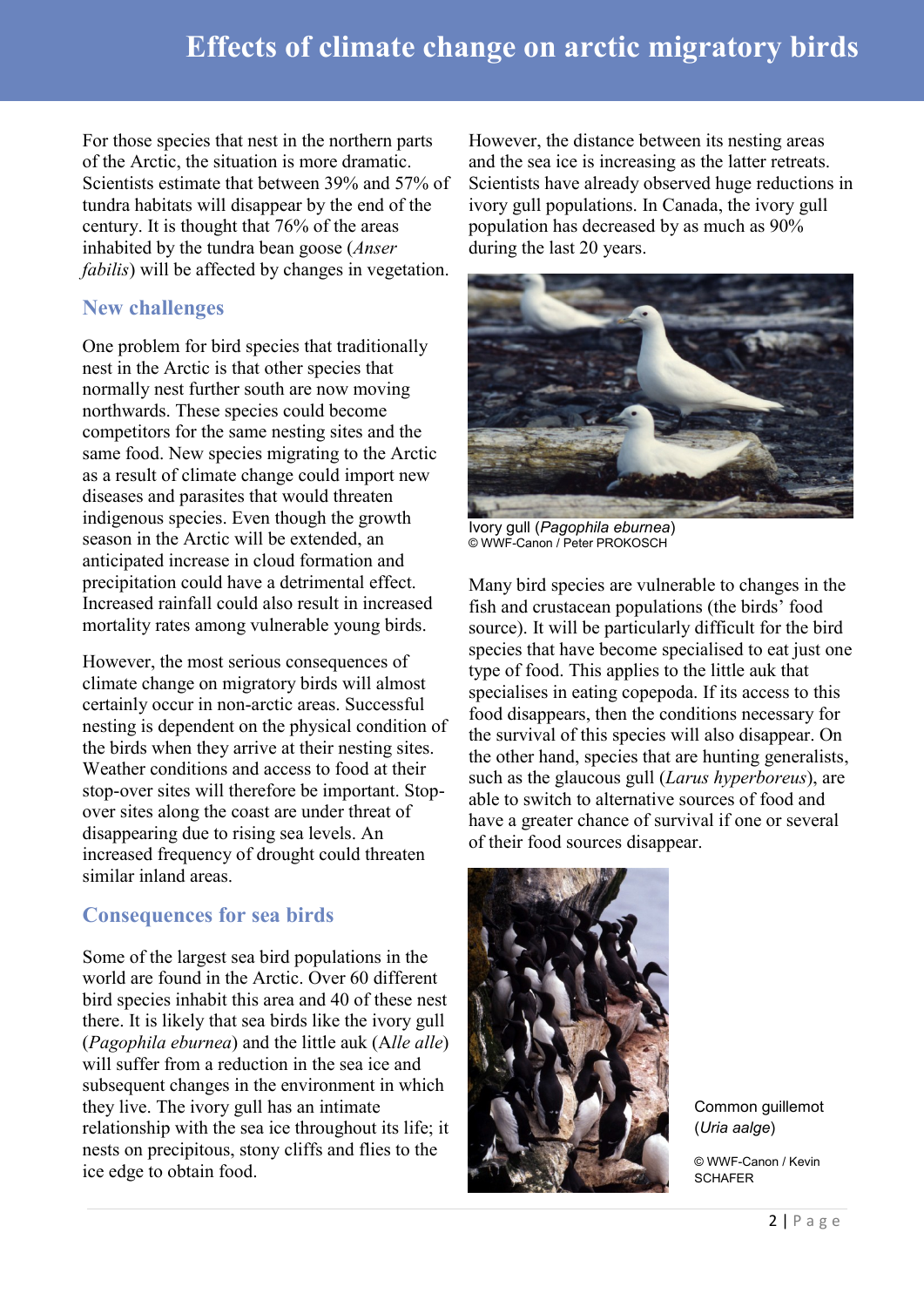## **Effects of climate change on arctic migratory birds**



Horned puffin (*Fratercula corniculata*) standing on a rock Round Island, Alaska, United States of America © WWF-Canon / Kevin SCHAFER

#### **Conclusion**

There is little doubt that changes resulting from climate change will have a major impact on sea and land birds in the Arctic. However, it is still not known exactly what these changes will be, partly because different species will react very differently to any changes. Another reason for this is that the changes will not be uniform changes, but will vary with the seasons and the geographic areas involved.

Climate change presents several new challenges. Stopover nesting sites along the coast are under threat of disappearing due to rising sea levels. New bird species migrating to the Arctic as a result of climate change could import new diseases and parasites that would threaten indigenous species.

It is also difficult to predict the follow-on effects that losses of or a reduction in some species would have on the food chain in arctic areas. For example, the collapse of stocks of Icelandic capelin in 1987 was linked to climate change and resulted in a dramatic drop in the success of nesting for sea birds on Bjørnøya, Norway.

New bird species migrating to the Arctic as a result of climate change could import new diseases and parasites that would threaten indigenous species.